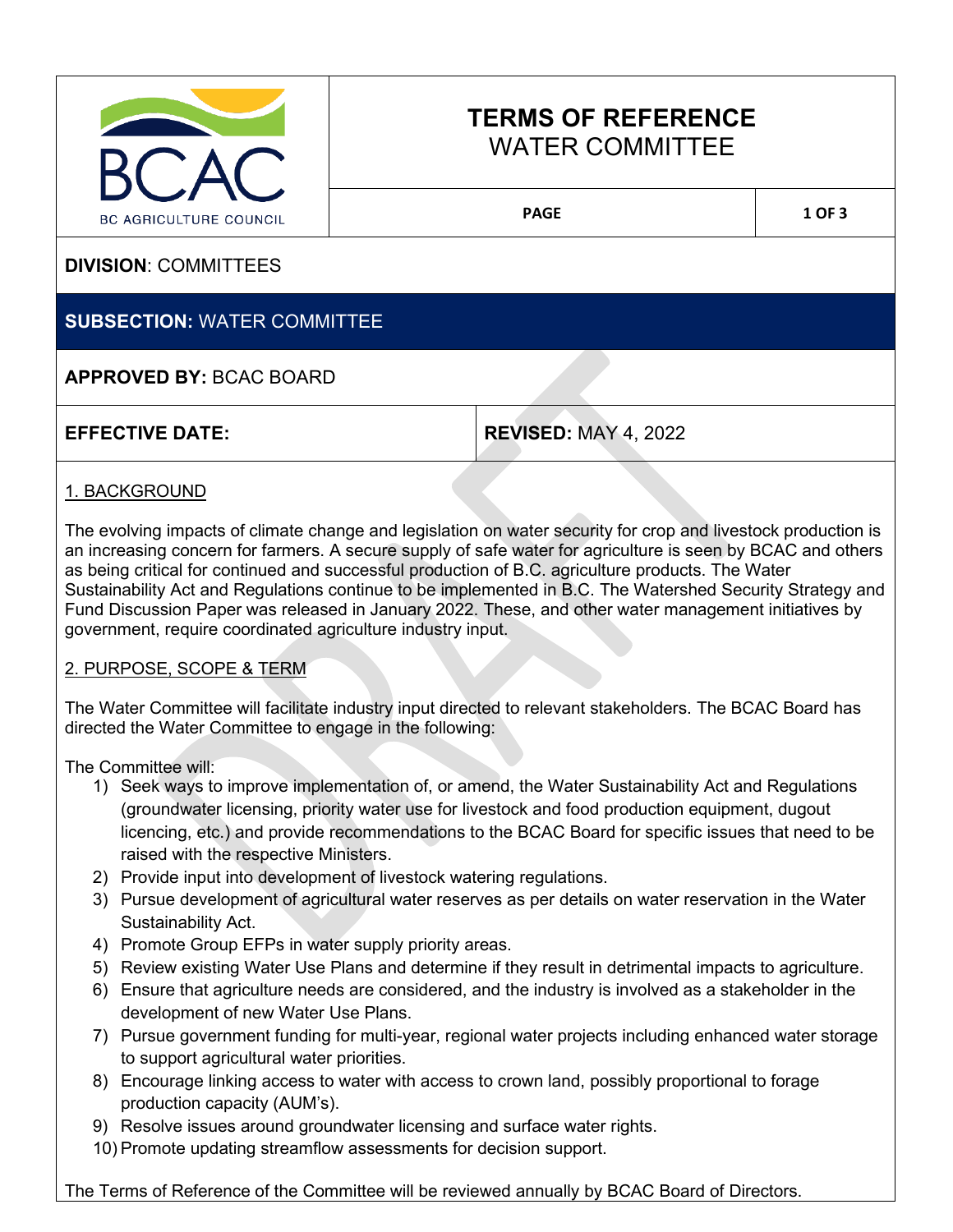## **WATER COMMITTEE - TOR PAGE 2 OF 3**

## 3. AUTHORITY

This is an operational committee formed by and accountable to the BCAC Board of Directors.

#### 4. MEMBERSHIP

Committee members will be appointed by the BCAC Board of Directors with input from BCAC members. Membership will attempt to reflect the diversity of BCAC membership, while limiting the overall size of the Committee. Membership will target members most impacted by the subject of the Committee and will consist of producers. Board representation on the Committee will include at least one but no more than two BCAC Board members.

The Committee will initially be comprised of representatives from any interested member groups. To ensure the effectiveness of the Committee, it should not have less than five members and have no more than ten members.

The BCAC President or designate from the Board will be an ex-officio member of the Committee.

Additional participants may be invited to participate in meetings by the Chair or on the Committee by the BCAC Board of Directors as deemed appropriate.

### 5. COMMITTEE MEMBERS COMMITMENT

Committee members commit to:

- Making all reasonable efforts to attend meetings and conference calls as scheduled by the Chair,
- Attend at least 50% of meetings in a 12-month period and be adequately prepared to participate,
- Reviewing discussion materials in advance of meetings,
- Submitting all travel claims to the Committee secretariat within 30 days of the meeting,
- Being familiar with and adhering to the **BCAC Code of Conduct for Directors, Committee Members, and Staff**,
- Abiding by the decision of the majority.

### 6. COMMITTEE PROCEDURES

- 1) Perspective
	- Committee members are expected to bring the perspective of their representative organization, or sector, to discussions.
	- Decisions should be made in the spirit of supporting the short and long-term sustainability of B.C. farmers and ranchers.
- 2) Meetings
	- Annual: in-person or conference call meetings depending on the location of Committee members and meeting agenda.
	- Additional meetings: as required and at the discretion of the Chair.
	- In-person meetings with expenses require pre-approval by the BCAC Executive Director.

### 3) Committee Chair

- Will be appointed by BCAC Board of Directors, and the Chair will be reaffirmed annually.
- Is responsible for calling and chairing meetings.